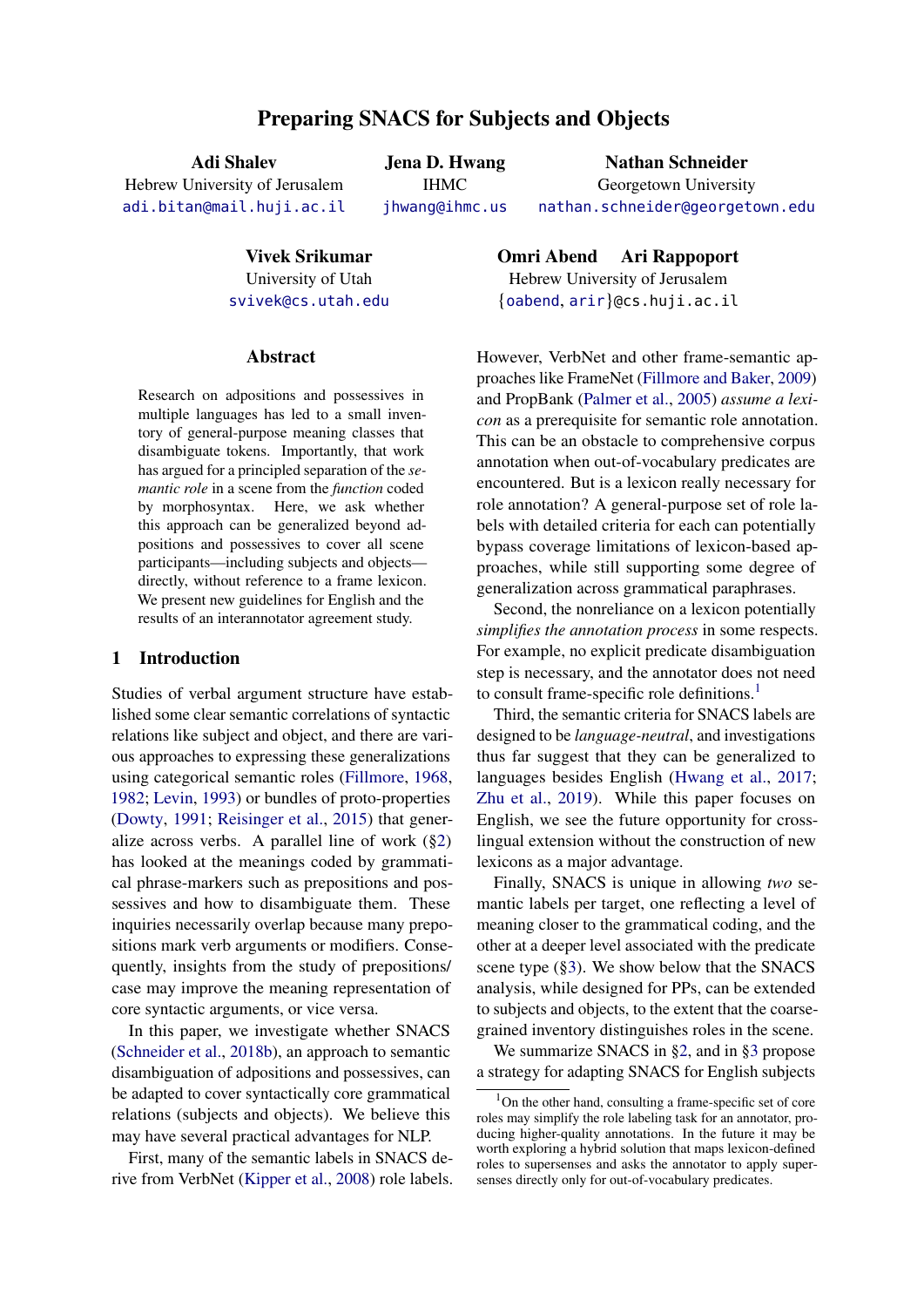<span id="page-1-4"></span>

Figure 1: Modified inventory of supersenses based on the SNACS hierarchy (additions and removals in bold).

and objects. This involves minor changes to the label inventory and new annotation guidelines for a variety of challenging phenomena. We conduct a pilot interannotator agreement study on Wikipedia articles  $(\S4)$  and release the annotations.<sup>[2](#page-1-2)</sup>

## <span id="page-1-0"></span>2 Background

The SNACS<sup>[3](#page-1-3)</sup> hierarchy is a taxonomy of coarsegrained supersenses developed to mark semantic relations as expressed by adpositions (prepositions + postpositions) and possessives [\(Schneider et al.,](#page-5-5) [2018b\)](#page-5-5). The complete SNACS hierarchy is shown in figure [1](#page-1-4) with our modifications highlighted.

SNACS includes the usual thematic relations (e.g., AGENT, THEME, RECIPIENT) and adjunct relations (e.g., TIME, LOCUS including locations, PURPOSE) used by most resources designed for SRL annotation. SNACS diverges from the general predicate-argument labeling standards in its inclusion of non-standard roles such as ORIGINATOR in creation (creator), transfer (giver) and communication (speaker) events, and labels regarding properties involved in a static relationship to one another (e.g., POSSESSION in "owner **of** the car").

Unlike labels used by efforts such as PropBank and FrameNet, SNACS labels are highly coarsegrained and generalize across various scenes and situations. This approach also differs from framealternation–based lexicons like VerbNet, which defines classes of verbs whose members exhibit similar syntactic alternations involving the same subset

of roles. Instead, SNACS places the burden of semantics directly on a fixed set of supersenses, forgoing the use of frame (or class) definitions. The supersenses can be thought of as disambiguating coarse-grained adposition senses. The supersense labels effectively encapsulate—at a highly abstract/ schematic level—various basic scenarios that are important to language and grammar, such as transitive action, motion, unidirectional transfer/communication, and psychological events, as well as stative relations like possession, quantity, comparison, and identity. SNACS does not formalize a semantic core/non-core or argument/adjunct distinction, though roles in the PARTICIPANT hierarchy are typically core and roles in the CIRCUMSTANCE hierarchy are typically non-core in predicate-argument annotation schemes like PropBank and FrameNet.

SNACS further adopts a device called *construal* [\(Hwang et al.,](#page-5-9) [2017\)](#page-5-9), explained below.

# <span id="page-1-1"></span>3 Applying SNACS

We adopt the SNACS labels originally developed for disambiguating adpositions and possessives as exemplified in [\(1\)](#page-1-5) and extend their use to annotate the subject and object of a verb as seen in [\(2\)](#page-1-6).

- <span id="page-1-5"></span>(1) a. The bagel was eaten **by**AGENT Jane. b. Jane dined **on**THEME a bagel.
- <span id="page-1-6"></span>(2) [Jane] $_{\text{AGENT}}$  ate [a bagel] $_{\text{THEME}}$ .

Following the construal approach, which is illustrated in table [1](#page-2-0) for adpositions, we separate two semantic dimensions of an annotation target: Scene Role: What semantic role is most closely associated with the type of scene (typically indicated by the verb/predicate)? Function: What semantic role is most salient in the morphosyntactic coding of the phrase (with a grammatical relation like subject or object, or overt marking with closed-class morphology like adpositions and case)? Consider the following examples. Construal is notated by SCENE ROLE<sup>→</sup>FUNCTION.

- <span id="page-1-7"></span>(3)  $[Jane]$ <sub>RECIPIENT</sub> bought [the book] POSSESSION ~~ THEME.
- <span id="page-1-8"></span>(4) [Bingley] $_{SOCIALREL \rightarrow THEME}$  married [Jane]SOCIALREL*N*THEME.

The scene role indicates the participation role of the target in the scene described by the verb. Jane is the RECIPIENT in a transfer scene in [\(3\)](#page-1-7), and she is in a certain social relationship with Bingley (i.e., SOCIALREL) given the marriage scene in [\(4\)](#page-1-8). The function label, on the other hand, captures the

<span id="page-1-2"></span><sup>2</sup> [https://github.com/adishalev/SNACS\\_DMR\\_IAA](https://github.com/adishalev/SNACS_DMR_IAA)

<span id="page-1-3"></span><sup>&</sup>lt;sup>3</sup> Semantic Network of Adposition and Case Supersenses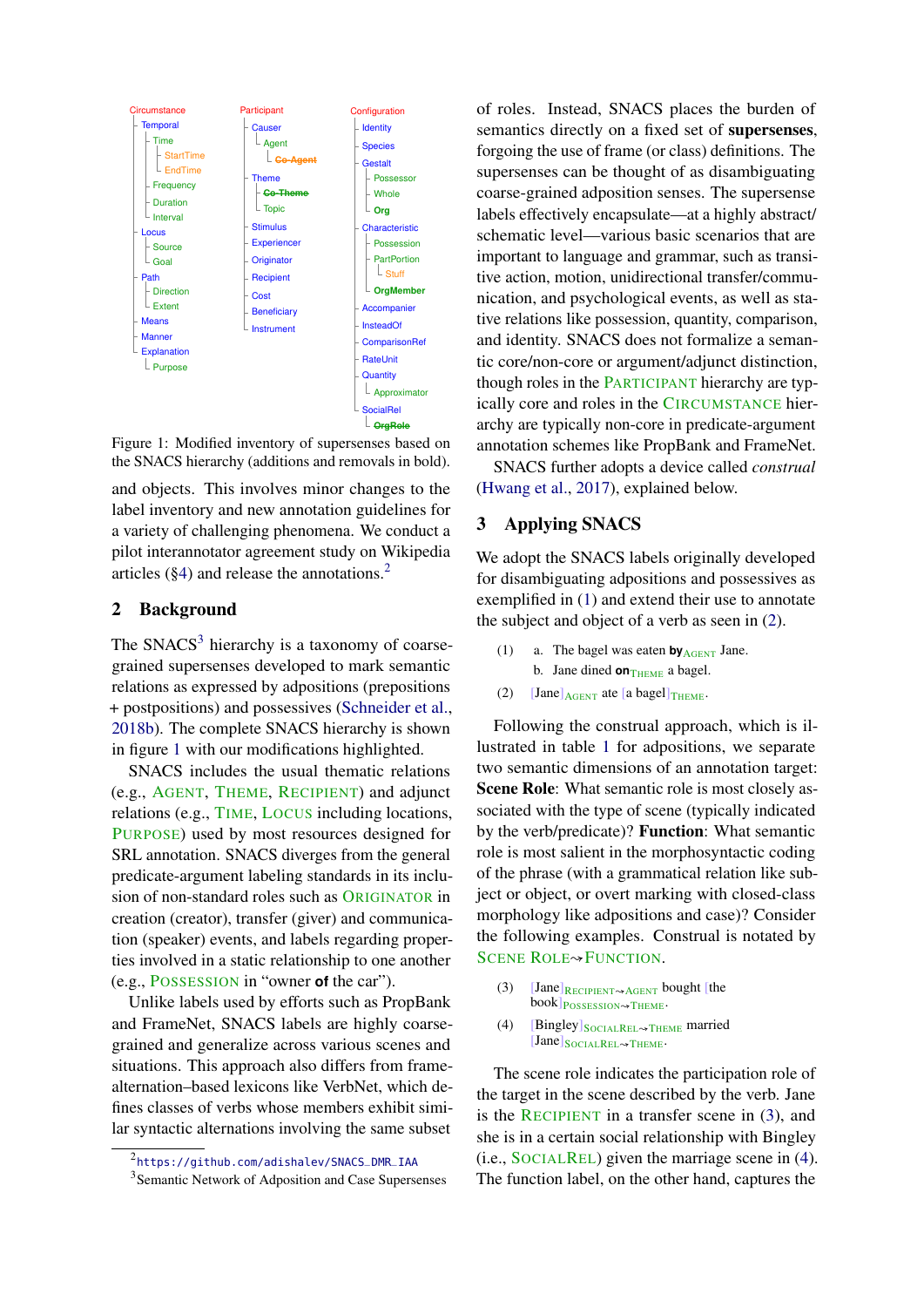<span id="page-2-0"></span>

| <b>Phrase</b>                      | <b>Scene Role</b> | Coding | <b>Function</b> | Congruent? |
|------------------------------------|-------------------|--------|-----------------|------------|
| The ball was hit by the batter     | <b>AGENT</b>      | bv     | <b>AGENT</b>    |            |
| Put the book <b>on</b> the shelf   | GOAL.             | on     | LOCUS           | х          |
| Put the book <b>onto</b> the shelf | GOAL.             | onto   | GOAL.           |            |
| I talked to her                    | <b>RECIPIENT</b>  | to     | GOAL.           | X          |
| I heard it in my bedroom           | <b>LOCUS</b>      | in     | <b>LOCUS</b>    |            |
| I heard it from my bedroom         | <b>LOCUS</b>      | from   | <b>SOURCE</b>   | X          |
| John's death                       | <b>THEME</b>      | 's     | <b>GESTALT</b>  | Х          |
| the windshield of the car          | <b>WHOLE</b>      | οf     | <b>WHOLE</b>    |            |

Table 1: SNACS for adpositions/possessives [\(Schneider et al.,](#page-5-5) [2018b,](#page-5-5)[a\)](#page-5-11). The scene role and function annotations are labels from figure [1](#page-1-4) and are often but not always congruent for a particular token. The function annotation reflects the semantics of the morphosyntactic coding (such as the choice of adposition). Note that, especially for adnominal PPs and genitives, the governor sometimes does not lexically denote an event or state; rather, a semantic relation such as possession or part-whole is indicated by the morphosyntax.

orthogonal dimsension of agency which is more closely tied to syntactic realization: Jane is the AGENT of the buying action, while the book is the THEME in [\(3\)](#page-1-7); Jane and Bingley are the THEMEs of the marriage in [\(4\)](#page-1-8). Further examples are shown in figure [2.](#page-3-1) In many cases, the scene role will be identical to the function. These are called congruent construals. But in other cases, they can differ, as illustrated in table [1.](#page-2-0)

In the rest of the section, we discuss a few difficult cases while assessing SNACS labels for the annotation of subject and objects, and decisions made regarding these challenges including slight deviations from the latest SNACS standards.

Scene role prioritization. In some cases, multiple supersenses are equally applicable at the scene level. In such cases, we give highest priority to more complex and less frequent scene types such as transfer (ORIGINATOR, RECIPIENT) or employeeorganization (or social) relations (ORGMEMBER, ORG, SOCIALREL). The causal roles (AGENT, INSTRUMENT, THEME), if appearing in the scene position, are prioritized next. The highly frequent locative scenes (LOCUS, SOURCE, GOAL) are given the lowest priority. In example [\(10\)](#page-2-1), the subject "I" could be considered either a metaphorical source location of the recommendation (i.e., SOURCE) or can be considered the speaker in a communication event (i.e., ORIGINATOR). The latter scene is prioritized, and the scene roles ORIGI-NATOR, TOPIC (i.e., the message), and RECIPIENT reflect the prioritized choice.

<span id="page-2-1"></span> $(10)$  [I]<sub>ORIGINATOR</sub> AGENT recommended [the **book**] TOPIC→TOPIC **[to** him] RECIPIENT→GOAL.

Transfer of possession often implies change of location, and being a part of something often implies being located in it. If both are salient, for the scene role annotation, we prioritize the more

complex scene over the locative semantics:

- <span id="page-2-2"></span>(11) [Jane] $_{RECIPIENT\rightsquigarrow AGENT}$  took the book from me.
- <span id="page-2-3"></span>(12) I relinquished the book [**to** Jane<sup></sup>RECIPIENT<sup>N</sup>GOAL.
- <span id="page-2-4"></span>(13) At the play, he spotted Mary [**in** the  $\text{cast}$ <sub>ORG</sub> $\sim$ Locus</sub>.

In  $(11, 12)$  $(11, 12)$  $(11, 12)$ , Jane is arguably a GOAL of motion by virtue of being a RECIPIENT of something physical. We do not use GOAL as the scene role, however, if RECIPIENT applies. In [\(13\)](#page-2-4), Mary can be understood as part of the cast (which is an organization) or as located within the cast. We prioritize the former. Other pairs that tend to overlap include: RECIPIENT/BENEFICIARY, closely correlated when someone is given or told something for their benefit or harm—we prioritize RECIPIENT for the scene role; and STIMULUS/TOPIC, closely correlated when a thought or message triggers an emotional reaction—we prioritize STIMULUS for the scene role.

If two equally prioritized scenes are in conflict with one another, we rely on the semantics of the predicate to disambiguate the scene. Note that in [\(14\)](#page-2-5), CJ is likely an employee of the White House. However, CJ is not considered the ORGMEMBER as the verb "brief" does not intrinsically conventionalize the employee-organization relationship in its semantics. With a predicate that conventionally encodes employment or some other stable relationship—*employ*, *hire*, *work for/at*, etc.— ORGMEMBER would be annotated.

<span id="page-2-5"></span>(14) [CJ]ORIGINATOR↝AGENT briefs the press [**for** the White House ORG NBENEFICIARY.

Role duplication. The latest version of SNACS we adopt for our study does not allow participant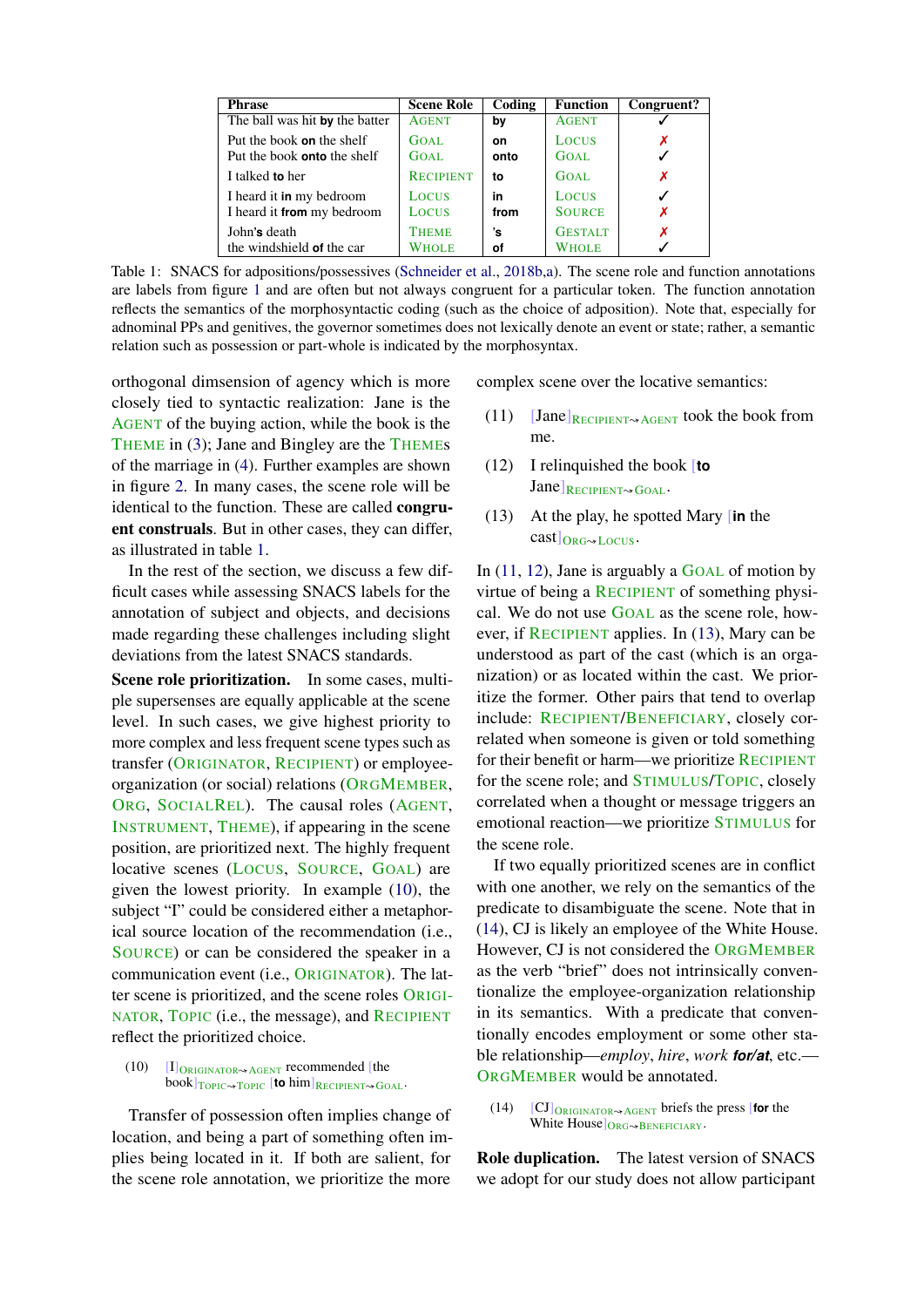- <span id="page-3-1"></span>(5) a.  $[Rachel]_{AGENT \rightarrow AGENT}$  opened [the door] $_{THEME}$  **with** the remote control] $_{INSTRUMENT \rightarrow INSTRUMENT}$ 
	- b. [The remote control] $_{INSTRUMENT\rightsquigarrow INSTRUMENT}$  opened [the door] $_{THEME\rightsquigarrow THENE}$ .
	- C. [I] AGENT<sub><sup>◆AGENT</sub> used [the remote control]<sub>INSTRUMENT</sub> <sub>></sub>INSTRUMENT</sub> [to open the door]<sub>PURPOSE</sub>.</sub></sup>
	- d. [The door] $_{\text{THEME}\rightarrow\text{THEME}}$  opened.
- (6) [Rachel] $_{\text{THEME}\rightarrow\text{THEME}}$  sneezed.
- (7) [Rachel] $_{\text{EXPERIENCER}\rightarrow \text{AGENT}}$  watched [the children playing] $_{\text{STIMULUS}\rightarrow \text{THEME}}$ .
- (8)  $[Rachel]_{EXPERIENCE R \rightarrow THENE}$  heard [the noise] $_{STIMULUS \rightarrow THENE}$ .
- (9) [Rachel]<sub>AGENT</sub><sub>*N*GENT</sub> spent [\$5]<sub>COST→COST</sub> [on coffee]<sub>POSSESSION→THEME</sub>.

Figure 2: Annotated examples from our guidelines.

labels such as AGENT or THEME to appear multiple times in a given scene, opting for the use of a "Co-" label for the second participant sharing the same role (e.g., CO-AGENT). In applying SNACS guidelines for subjects and objects, this became untenable, as "Co-" prefixation could apply to a good majority of the PARTICIPANT labels, threatening a quick proliferation of the supersenses. E.g., [\(4\)](#page-1-8) would require CO-SOCIALREL, [\(16\)](#page-3-2) would require CO-EXPERIENCER, and so forth. In an effort to keep the supersense inventory limited, we diverge from the latest SNACS standards to allow role duplication in a scene. This is allowed even when targets assigned the same role are not fully symmetric or are qualitatively distinct as in  $(17)$ .

- (15) [A reception] $_{\text{THEME}\rightarrow\text{THEME}}$  will precede [the  $dimner|_{THEME \rightarrow THEME}$ .
- <span id="page-3-2"></span> $(16)$  [He] $_{EXPERIENCER \rightarrow THEME}$  heard the news [with a stranger]<sub>EXPERIENCER</sub><sub>«ACCOMPANIER</sub>
- <span id="page-3-3"></span>(17) Replace [the old one] $_{\text{THEME}\rightarrow\text{THEME}}$  [with the new one]<sub>THEME</sub><sub>→ACCOMPANIER</sub>.

Thematic hierarchy. As discussed above, the function label generally reflects AGENT-THEME relations of a proposition. More specifically, we annotate all subjects and *direct* objects with a function in the following thematic hierarchy: {AGENT, CAUSER} > {INSTRUMENT, MEANS} > {THEME, TOPIC, COST}. In a transitive clause, the supersense of the subject cannot be ranked lower than the direct object (e.g., a subject construed as a THEME cannot have a direct object construed as an AGENT). Indirect objects in the English double object con-struction<sup>[4](#page-3-4)</sup> are treated as RECIPIENT construals.

- (18) I sent  $[John]$ <sub>RECIPIENT</sub> a cake.
- (19) I sent a cake  $[$  **to** John $]$ <sub>RECIPIENT $\rightsquigarrow$ GOAL $\cdot$ </sub>
- (20) I baked  $\text{John}_{\text{RECIPIENT}\rightarrow \text{RECIPIENT}}$  a cake.
- (21) I paid [John]RECIPIENT→RECIPIENT [\$10]COST→COST.

Copular sentences. These are treated differently from non-copular sentences. The English copula relates a subject to an object in what is semantically an identificational [\(22a\)](#page-3-5) or predicational [\(22b\)](#page-3-6) relationship. To these cases we assign IDENTITY-IDENTITY or GESTALT-CHARACTERISTIC at the scene level, respectively. Roughly speaking, IDEN-TITY indicates the identified or identifying category or referent, and CHARACTERISTIC indicates a property being ascribed to the GESTALT:

<span id="page-3-6"></span><span id="page-3-5"></span>(22) a.  $[John]$ <sub>IDENTITY</sub> is [a man]IDENTITY<sub>~</sub>IDENTITY. b.  $[John]$ GESTALT $\rightsquigarrow$ THEME is [tall]<sub>CHARACTERISTIC</sub> CHARACTERISTIC.

Open issues. The unresolved problem of causatives and caused-motion constructions is discussed in appendix [A.](#page-6-0)

#### <span id="page-3-0"></span>4 Interannotator Agreement Study

Data. We piloted our guidelines using a sample of 100 scenes from the English UCCA-annotated Wiki corpus<sup>[5](#page-3-7)</sup> as detailed by [Abend and Rappoport](#page-5-12) [\(2013\)](#page-5-12). UCCA is a scheme for annotating coarsegrained predicate-argument structure such that syntactically varied paraphrases and translations should receive similar analyses. It captures both static and dynamic scenes and their participants, but does not mark semantic roles.

Annotators. Four annotators (A, B, C, D), all authors of this paper, took part in this study. All are computational linguistics researchers.

Datasets. Prior to development of guidelines for subjects and objects, one of the annotators (Annotator A) sampled 106 Wiki documents (44k tokens) and tagged all 10k instances of UCCA Participants<sup>[6](#page-3-8)</sup> with a supersense based on the existing guidelines

<span id="page-3-4"></span> ${}^{4}$ If there is a single overt object, we treat it as an indirect object if what would normally be a direct object is implicit: e.g., *John* is treated as an indirect object in *I told John.* (where the content of what is told is implicit).

<span id="page-3-7"></span><sup>&</sup>lt;sup>5</sup><http://cs.huji.ac.il/~oabend/ucca.html>; the Wikipedia corpus contains 369 documents (biographies of entertainment industry figures) with 159k tokens and 36k Participant units.

<span id="page-3-8"></span><sup>&</sup>lt;sup>6</sup>The UCCA category Participant is broader than the PAR-TICIPANT supersense, also including locations, for example.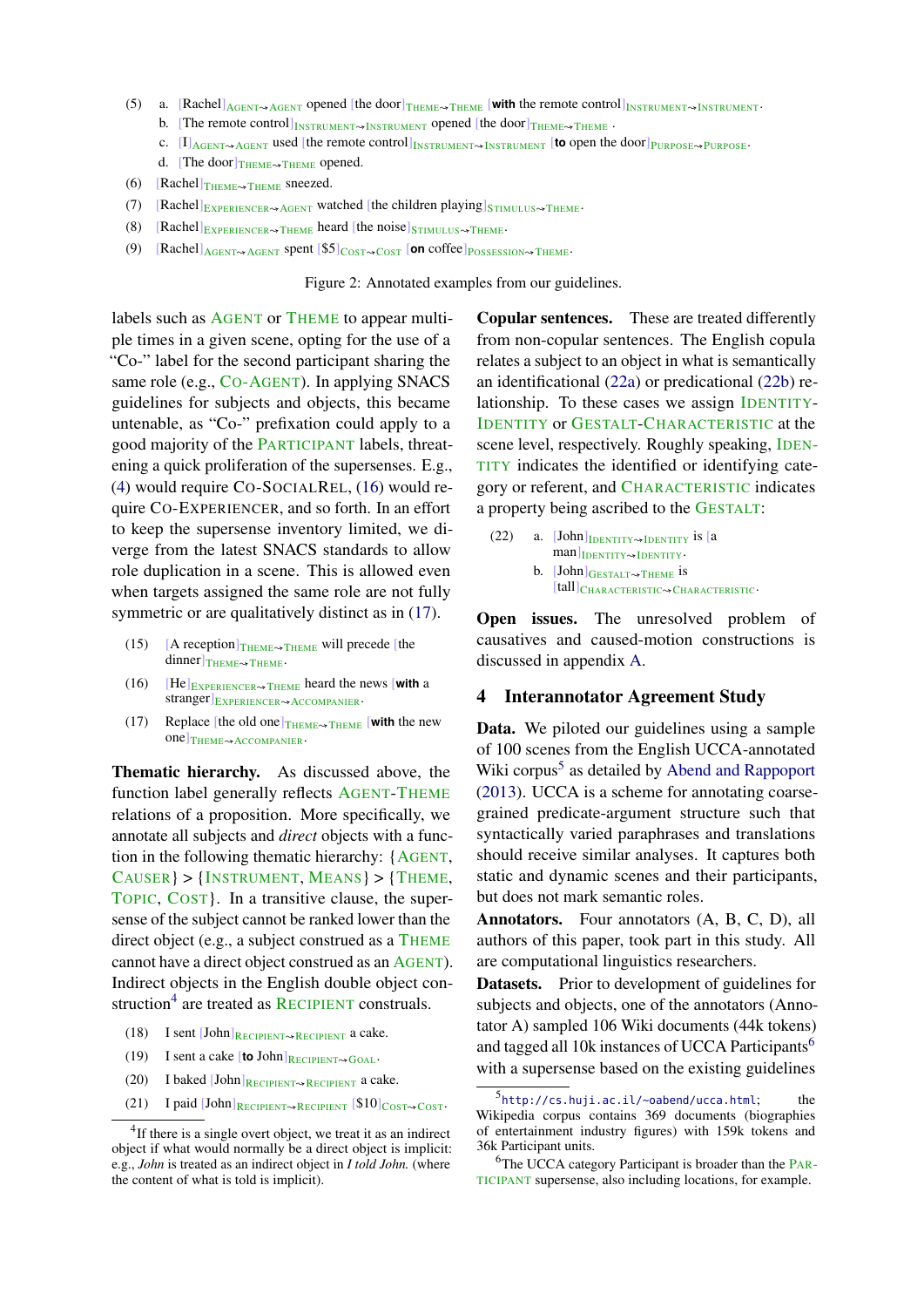<span id="page-4-1"></span>

| Subjects/Objects $(N=57)$ |                   |     |     |     | $PPs(N=42)$ |                   |     |     |     |     |  |
|---------------------------|-------------------|-----|-----|-----|-------------|-------------------|-----|-----|-----|-----|--|
| ĸ                         |                   |     |     |     |             | к                 |     |     |     |     |  |
|                           |                   | .75 | .38 | .72 |             | А                 |     | .68 | .68 | .68 |  |
| В                         | .64               |     | .42 |     |             | в                 | .54 |     |     |     |  |
|                           | .50               | .63 |     |     |             | C                 |     | .64 |     |     |  |
|                           | .68               | .83 | .65 |     |             |                   | .60 | .75 | .75 |     |  |
|                           | <b>Scene Role</b> |     |     |     |             | <b>Scene Role</b> |     |     |     |     |  |

Table 2: Cohen's Kappa scores for interannotator agreement for all pairings of four annotators.

for adpositions. This preliminary dataset was used to stimulate discussion for developing guidelines for subjects and objects. Once the new guidelines were written, four annotators first annotated a practice dataset of 48 UCCA Participant tokens, then adjudicated disagreements through discussion and clarified certain policies before annotating a final sample of 100 tokens for measuring agreement.<sup>[7](#page-4-0)</sup> Participant units were sampled based on the preliminary annotation, stratified across subtypes of PARTICIPANT and CONFIGURATION to ensure diversity. In the final sample, the syntactic distribution is as follows: 31 subjects (including 4 passive subjects and 6 copular subjects); 26 objects (including 1 indirect object and 2 copular complements); 42 PPs; and 1 possessive.

Coverage of the hierarchy. Under the PARTIC-IPANT tree in the hierarchy, there are 12 supersenses, of which 11 were used as scene roles and 9 as functions. (By design, PARTICIPANT itself is never used and exists only to organize the hierarchy.) The CONFIGURATION tree includes 19 supersenses, of which 14 were used as scene roles and 10 as functions. In the CIRCUMSTANCE tree—which primarily applies to syntactic adverbials—GOAL, LOCUS, SOURCE, MANNER, MEANS, and CIR-CUMSTANCE were all used as functions, and all but SOURCE also appeared as a scene role.

Quantitative IAA results. We first compare agreement on two subsamples: the subject/object Participants, and the prepositional phrase Participants. Pairwise Cohen's κ scores appear in table [2.](#page-4-1)

*Subjects/objects:* For the scene role, all annotators agree on 46% of items (26/57), and at least 3 annotators on 84%. For the function, 51% have total agreement, and 86% have a majority. Average pairwise  $\kappa$  is 0.66 for scene and 0.61 for function.

*PPs:* At the scene level, 48% (20/42) have total agreement, and 71% have a majority. For the function, 64% have total agreement, and 88% have a majority. Average pairwise  $\kappa$  is 0.64 for scene and 0.77 for function.

Thus subjects/objects (SOs) receive higher scene role agreement than PPs—somewhat surprising given that the labels were originally designed for prepositions! This may be an artifact of the particular sample, or may indicate that the scene role is more intuitive for SOs than for PPs. PPs have higher agreement than SOs with respect to function; this may be due to some difficulty deciding between AGENT and THEME for the function of SOs, plus the availability of extensive guidelines/examples for prepositional SNACS annotation.<sup>[8](#page-4-2)</sup>

Disagreements involving agentivity. We found it can be difficult to choose between AGENT and THEME for the function of a subject with borderline agentivity, e.g., in scenes of *befriending* someone or *forming* a musical group with others. Likewise, the line between AGENT and THEME for the function can be unclear in cognition/perception scenes like *[She] enjoyed the fame* and *[She] saw the social scene as tedious and superficial*. We decided the annotator should consider whether the scene involves judgment or is more of a passive experience; EXPERIENCER $\rightarrow$ THEME would thus apply to the first example and EXPERIENCER<sup>√</sup>AGENT to second.<sup>[9](#page-4-3)</sup> Finally, the line between CAUSER and IN-STRUMENT can be unclear in sentences like *I was hit [by a car]* and *I was quoted [by a magazine]*.

UCCA issues. We found a handful of UCCA annotation errors—primarily where two verbs were analyzed as separate scenes but the first ought to be considered a light verb. A more interesting case was the relation between the two bolded expressions in *William S. Paley set terms that included. . . ownership of the negative at the end of the contract.* The UCCA annotation treats *William S. Paley* as a Participant of *ownership* (i.e., the owner). Though POSSESSOR is a natural scene role for the owner of something, we concluded that this was an indirect inference not suitable for annotating with a function.

### 5 Conclusion

We explored whether a system for semantic relation annotation can be extended beyond prepositions and possessives to cover English subjects and objects. While initial annotation results are promising, further work is needed to substantiate the approach on a larger scale, and ideally in multiple languages.

<span id="page-4-0"></span> $74$  tokens where annotators noticed a problem with the UCCA annotation were discarded and replaced.

<span id="page-4-2"></span> ${}^{8}$ Raw agreements are higher than kappa, but the same trends hold.

<span id="page-4-3"></span><sup>9</sup>There is precedent for this distinction in FrameNet's Perception\_active vs. Perception\_experience frames.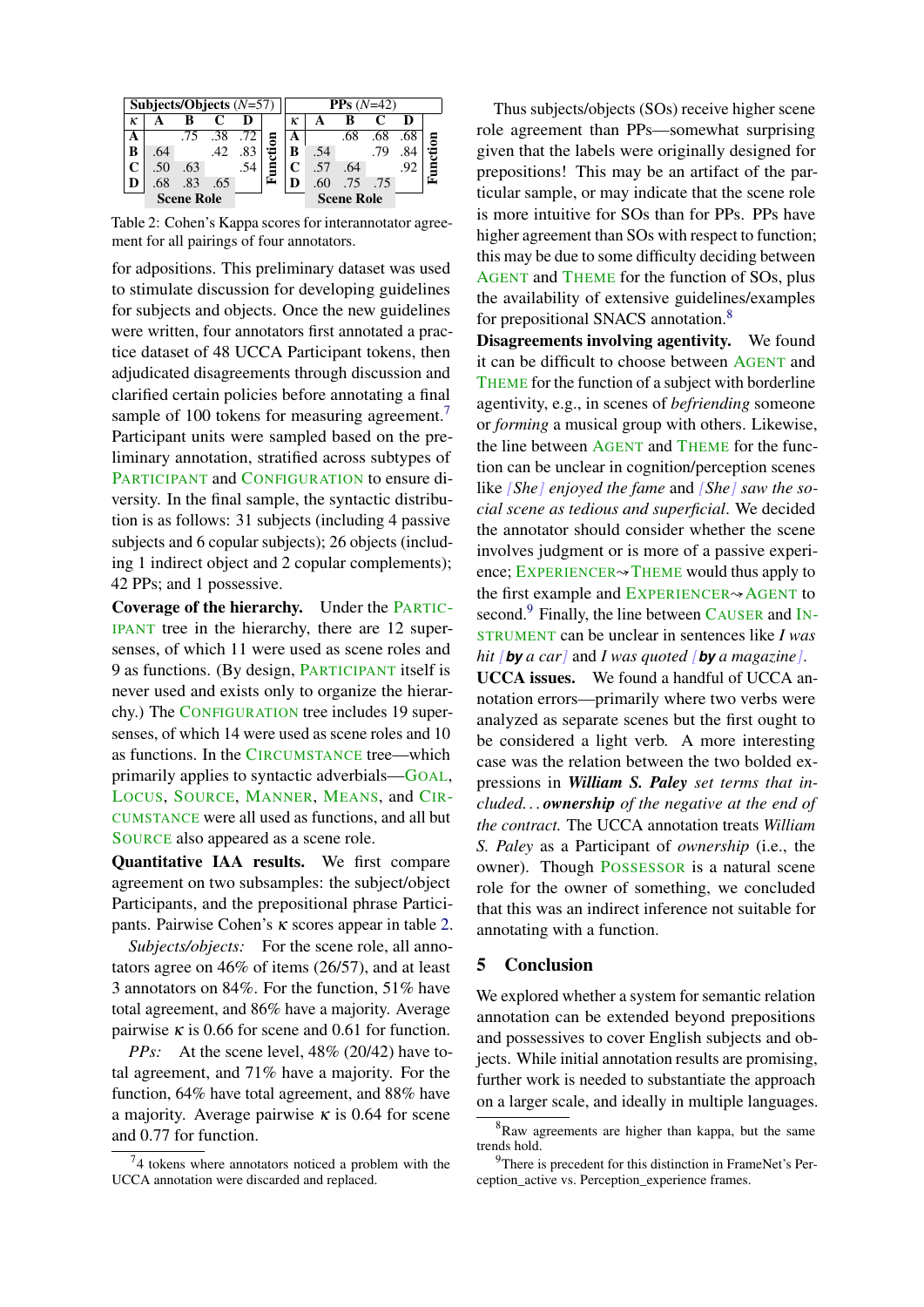### Acknowledgments

We would like to thank Jakob Prange and anonymous reviewers for their feedback. This research was supported in part by NSF award IIS-1812778 and grant 2016375 from the United States–Israel Binational Science Foundation (BSF), Jerusalem, Israel.

### **References**

- <span id="page-5-12"></span>Omri Abend and Ari Rappoport. 2013. [Universal Con](http://www.aclweb.org/anthology/P13-1023)[ceptual Cognitive Annotation \(UCCA\).](http://www.aclweb.org/anthology/P13-1023) In *Proc. of ACL*, pages 228–238, Sofia, Bulgaria.
- <span id="page-5-3"></span>David Dowty. 1991. [Thematic proto-roles and argu](http://www.jstor.org/stable/415037)[ment selection.](http://www.jstor.org/stable/415037) *Language*, 67(3):547–619.
- <span id="page-5-0"></span>Charles J. Fillmore. 1968. [The case for case.](http://www.linguistics.berkeley.edu/~syntax-circle/syntax-group/spr08/fillmore.pdf) In Emmon Bach and Robert Thomas Harms, editors, *Universals in Linguistic Theory*, pages 1–88. Holt, Rinehart, and Winston, New York.
- <span id="page-5-1"></span>Charles J. Fillmore. 1982. Frame Semantics. In *Linguistics in the Morning Calm*, pages 111–137. Hanshin Publishing Co., Seoul, South Korea.
- <span id="page-5-7"></span>Charles J. Fillmore and Collin Baker. 2009. [A frames](http://lingo.stanford.edu/sag/papers/Fillmore-Baker-2011.pdf) [approach to semantic analysis.](http://lingo.stanford.edu/sag/papers/Fillmore-Baker-2011.pdf) In Bernd Heine and Heiko Narrog, editors, *The Oxford Handbook of Linguistic Analysis*, pages 791–816. Oxford University Press, Oxford, UK.
- <span id="page-5-13"></span>Adele E. Goldberg. 2006. *Constructions at work: the nature of generalization in language*. Oxford University Press, Oxford.
- <span id="page-5-9"></span>Jena D. Hwang, Archna Bhatia, Na-Rae Han, Tim O'Gorman, Vivek Srikumar, and Nathan Schneider. 2017. [Double trouble: the problem of construal](http://www.aclweb.org/anthology/S17-1022) [in semantic annotation of adpositions.](http://www.aclweb.org/anthology/S17-1022) In *Proc. of \*SEM*, pages 178–188, Vancouver, Canada.
- <span id="page-5-6"></span>Karin Kipper, Anna Korhonen, Neville Ryant, and Martha Palmer. 2008. [A large-scale classification of](http://link.springer.com/article/10.1007/s10579-007-9048-2) [English verbs.](http://link.springer.com/article/10.1007/s10579-007-9048-2) *Language Resources and Evaluation*, 42(1):21–40.
- <span id="page-5-2"></span>Beth Levin. 1993. *English verb classes and alternations: a preliminary investigation*. University of Chicago Press, Chicago.
- <span id="page-5-8"></span>Martha Palmer, Daniel Gildea, and Paul Kingsbury. 2005. [The Proposition Bank: An annotated cor](http://dx.doi.org/10.1162/0891201053630264)[pus of semantic roles.](http://dx.doi.org/10.1162/0891201053630264) *Computational Linguistics*, 31(1):71–106.
- <span id="page-5-4"></span>Drew Reisinger, Rachel Rudinger, Francis Ferraro, Craig Harman, Kyle Rawlins, and Benjamin Van Durme. 2015. [Semantic proto-roles.](https://www.aclweb.org/anthology/Q15-1034) *Transactions of the Association for Computational Linguistics*, 3:475–488.
- <span id="page-5-11"></span>Nathan Schneider, Jena D. Hwang, Archna Bhatia, Na-Rae Han, Vivek Srikumar, Tim O'Gorman, Sarah R. Moeller, Omri Abend, Austin Blodgett, and Jakob Prange. 2018a. [Adposition and Case Supersenses](https://arxiv.org/abs/1704.02134) [v2: Guidelines for English.](https://arxiv.org/abs/1704.02134) *arXiv:1704.02134 [cs.CL]*.
- <span id="page-5-5"></span>Nathan Schneider, Jena D. Hwang, Vivek Srikumar, Jakob Prange, Austin Blodgett, Sarah R. Moeller, Aviram Stern, Adi Bitan, and Omri Abend. 2018b. [Comprehensive supersense disambiguation of En](http://aclweb.org/anthology/P18-1018)[glish prepositions and possessives.](http://aclweb.org/anthology/P18-1018) In *Proc. of ACL*, pages 185–196, Melbourne, Australia.
- <span id="page-5-10"></span>Yilun Zhu, Yang Liu, Siyao Peng, Austin Blodgett, Yushi Zhao, and Nathan Schneider. 2019. [Adposi](https://scholarworks.umass.edu/scil/vol2/iss1/40)[tional supersenses for Mandarin Chinese.](https://scholarworks.umass.edu/scil/vol2/iss1/40) In *Proc. of SCiL*, volume 2, pages 334–337, New York, NY, USA.